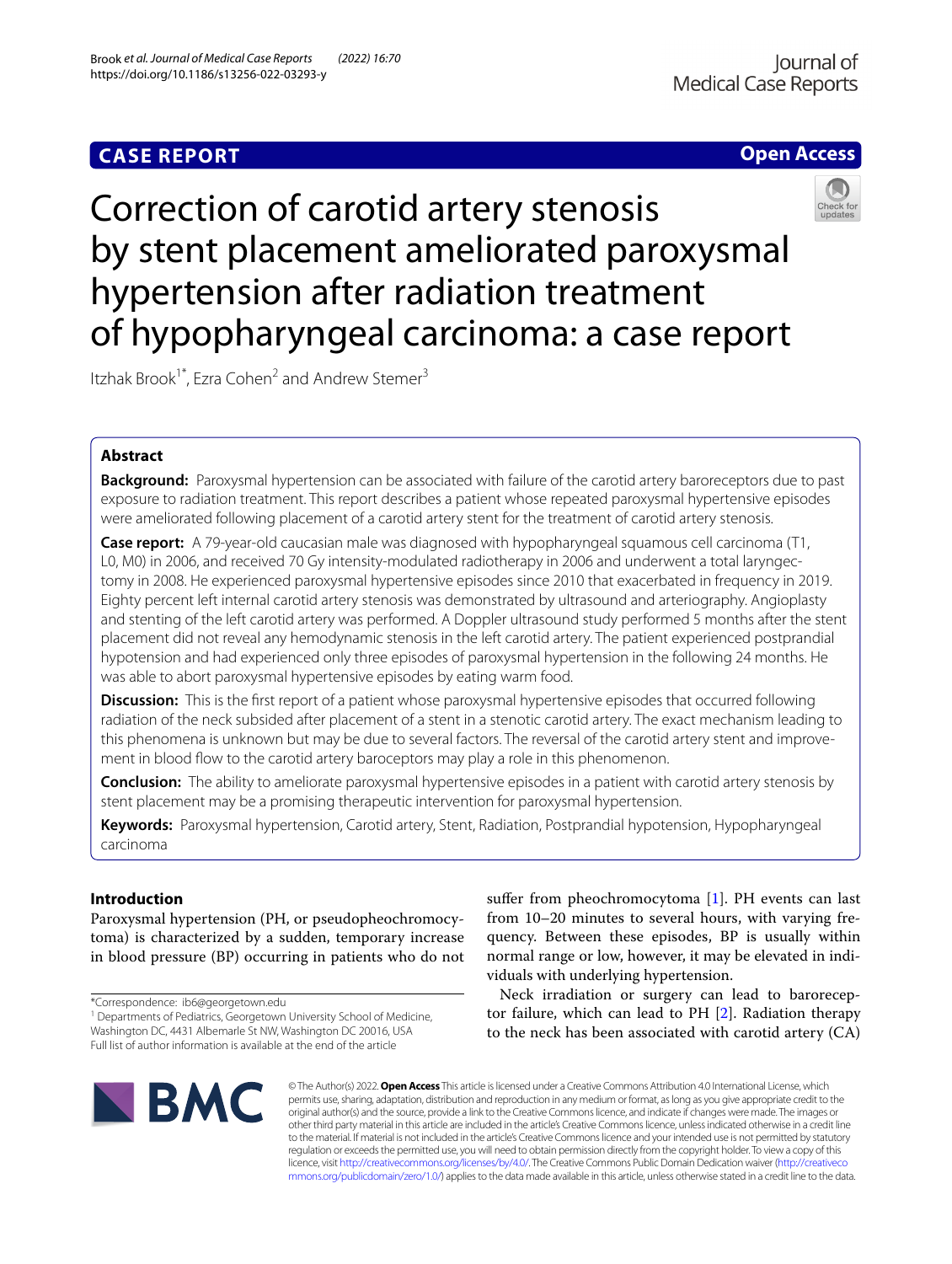stenosis, creating a signifcant threat for individuals with head and neck cancer, including laryngectomees. The decrease in blood supply to the brain caused by CA stenosis can also generate PH episodes.

This report describes a patient whose repeated paroxysmal hypertensive episodes were ameliorated following placement of a CA stent for the treatment of CA stenosis.

# **Case report**

A 79-year-old Caucasian male diagnosed with hypopharyngeal squamous cell carcinoma (T1, L0, M0) in 2006 was treated with 70 Gy intensity-modulated radiotherapy (IMRT). The cancer recurred (T2, L0, M0) 2 years later (2008) requiring bilateral radical neck dissection and total laryngectomy. Restoration of his larynx was performed using a forearm free fap. He had no signs of tumor recurrence since then. He was speaking using an esophageal–tracheal voice prosthesis.

The patient suffered from diverticulosis and migraines, and did not smoke or consume alcohol.

He developed PH 4 years after receiving the radiation therapy (2010). The episodes of PH were characterized by sudden appearance of high BP. His BP would rise from a baseline of 135/75 mmHg (pulse 80/minute) to 170/100–250/115 mmHg (pulse 95–115/minute). Most of these episodes were unprovoked, and some occurred after strenuous speech, ultrasound Doppler studies [\[3](#page-3-2)], or migraine headaches. The episodes occurred every 2–7 days and would last for several hours unless treated with clonidine 0.1 mg. Following initiation of the maintenance treatment with beta-blockers [atenolol 6.25 mg/ daily (qd)], alpha-blockers (doxazosin 0.5 mg/qd), lisinopril (10 mg/day), and 12.5 mg hydrochlorothiazide. In 2011, the frequency of PH episodes subsided to 4–8/ year. He was also treated with biofeedback therapy and counseling.

The patient also experienced orthostatic hypotension episodes. He had a positive tilt table test, and his BP dropped (>20 mmHg systolic and >10 mmHg diastolic within 2–5 minutes of standing.

The patient experienced dizziness, headaches, and migraines during some of these episodes. Other causes for these episodes (i.e., pheochromocytoma, renal artery stenosis, hyperthyroidism) were excluded. He did not suffer from any other cardiovascular problems.

The patients had CA ultrasound performed every 2 years since 2009. CA stenosis was found for the frst time in June 2018, where the Doppler ultrasound study illustrated a 50–69% stenosis of the left proximal CA, and no stenosis greater than 50% of the right internal CA.

<span id="page-1-0"></span>The patient was seen at the neurology clinic because of increased frequency of PH episodes to one every 1–2 days in the preceding 6 weeks. Physical and neurological examinations were within normal limits. He was well hydrated, BP was 145/80 mmHg, pulse was 60/ minute, respiration 16/minute, and  $SpO<sub>2</sub>$  97%. An ultrasound Doppler study illustrated a critical stenosis > 70% of the left internal CA and 50–69% stenosis of the right proximal CA.

Cerebral angiogram revealed that the proximal left internal CA was 80% narrowed via NASCET criteria (Fig. [1](#page-1-0)) The proximal right internal CA had less than  $50\%$ stenosis. The left internal CA stenosis was flow limiting as most of the left hemisphere was supplied by the right internal CA via the anterior communicating artery.

The patient was placed on aspirin 320 mg and 75 mg clopidogrel/day, and 5 days later underwent general anesthesia angioplasty and stenting of the left CA. Placement of stent was done using distal protection device. A  $4.0 \times 30$  mm balloon was used to predilate the artery before an  $8-6 \times 40$  mm tapered XACT carotid stent was deployed. Control imaging shows no residual stenosis. Cone-beam computed tomography (CT) angiography (Dyna CT) of the brain performed following the procedure confrmed absence of infarct or hemorrhage.

CT angiography of the head and neck including maximum intensity projection (MIP) was performed 21 days after the stent placement revealed 40% stenosis



**Fig. 1** Angiogram of the left carotid artery before stenting showing 80% stenosis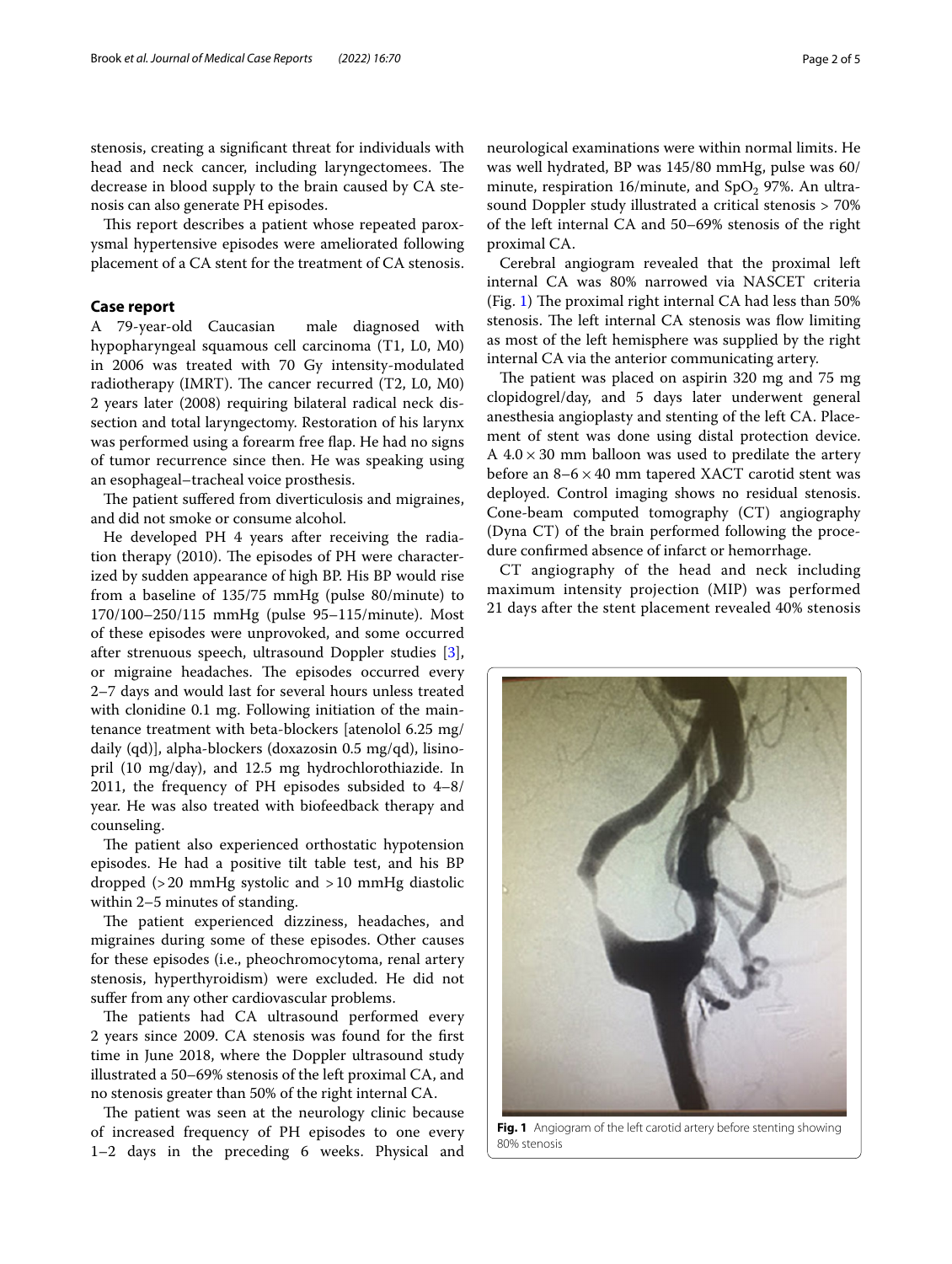of the proximal right internal carotid artery, (Fig. [2](#page-2-0)) The caliber of the left internal CA within the stent was difficult to assess. There was slight narrowing of the left internal CA as it exits the stent.

An ultrasound Doppler study performed 5 months after the stent placement illustrated mild intimal thickening and plaque formation in the right carotid bulb, without any hemodynamic stenosis. The left internal carotid artery (ICA) stent was patent with no stenosis. Vertebral fow was antegrade bilaterally.

The patient continued to take oral aspirin 320 mg and 75 mg clopidogrel/day for 6 months. Thereafter, he took only 81 mg/day.

During the month following the stent placement, the patient's BP dropped to 110/65–117/75 mmHg and continued to range from 115/65 mmHg to 135/80 mmHg thereafter. He stopped taking hydrochlorothiazide and continued to take atenolol (6.25 mg/ qd), doxazosin (0.5 mg/qd), and lisinopril (10 mg/day). The patient experienced three episodes of PH in the 24 months following the stent placement that subsided after taking oral clonidine (0.1 mg). One of the episodes occurred while the patient had a migraine episode, the second one after undergoing a urological procedure



under generalized anesthesia, and the third one after receiving an injection of corticosteroids to his right shoulder joint.

The patient developed daily postprandial hypotension 18 months after the stent placement, especially after eating breakfast where his BP would drop to 92/55–110/75 mmHg. This was especially pronounced after eating warm oatmeal. The hypotension would gradually subside within 90–120 minutes. He had experienced three episodes of hypertension of 185/110– 195/105 mmHg, 19 months after the placement of the stent, which he was able to abort within 10–15 minutes by eating a bowl of warm oatmeal.

We plan to follow the patient to evaluate whether the amelioration of PH will be sustained over time.

# **Discussion**

This is the first report of a patient whose PH episodes that occurred following radiation of the neck subsided after placement of a stent in a stenotic CA. Literature search using case report keywords as MESH words did not reveal any previous reports. The varying frequency of PH preoperatively makes the impact of stenting difficult to interpret. However, the patient had experienced PH episodes every 1–2 days prior to the placement of the sent and had only three such episodes in the 24 months after placement of the stent.

The exact mechanism leading to this phenomenon is unknown but may be due to several factors. The reversal of the CA stenting and improvement in blood flow to the CA baroreceptors may play a role in this phenomenon. The fact that PH episodes emerged in the patient 8 years before signifcant CA stenosis developed suggests that other factors may also exist in this patient.

Our patient experienced a decrease in his BP after the placement of CA stent. Several studies have illustrated that CA stenting leads to a reduction of BP [\[4](#page-3-3)[–6](#page-3-4)]. Early postprocedural decreases in BP have been commonly observed after patients undergo CA stenting, and fewer patients were required to use antihypertensive agents post-CAS, compared with post-CA endarterectomy [\[7](#page-3-5)]. Several studies have suggested that mechanical stretch and increased distension of the carotid sinus from the compression of the stent dilatation acts is the key reason for BP decrease after CA stenting  $[8, 9]$  $[8, 9]$  $[8, 9]$ .

<span id="page-2-0"></span>Changes in baroreceptor sensitivity has also been suggested as a cause of lower BP following CA stenosis. Wustman *et al*. compared the short-term (8 and 24 hours postprocedure) efects on baroreceptor sensitivity in patients who underwent carotid endarterectomy and CA stenting procedures. The investigators found parasympathetic predominance with hypotensive efect only in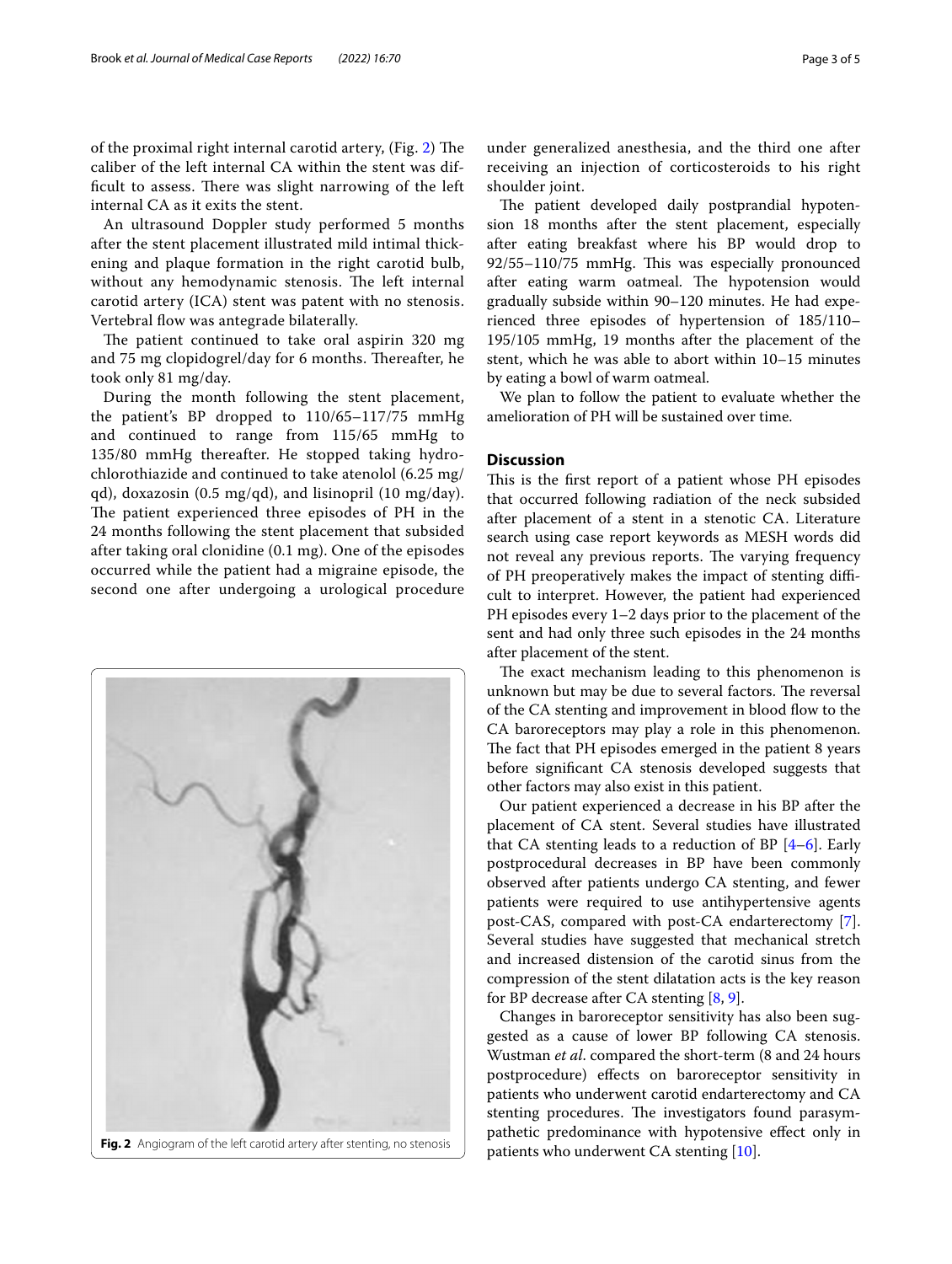CA stenting plus medical treatment in patients with severe CA provided better long-term BP control compared with other medical treatments alone  $[11]$ . Chang *et al*. studied 154 patient with CA stenosis: 72 underwent CA stenting and 82 received only medical treatment  $[11]$  $[11]$  $[11]$ . Those who had CA stenting had greater BP reductions at 6 and 12 months of follow-up after adjusting for confounding factors (13.56 mmHg at 6 months, *P*=0.0002; 16.98 mmHg at 12 months, *P* < 0.0001). This study also showed significant positive correlations between the mean or maximal systolic BP reductions 6 hours post-CA stenting, and systolic BP reductions 1 year post-CA stenting (*β*=0.20±0.07, *P*=0.0067 and  $\beta = 0.47 \pm 0.10$ , *P* < 0.0001, respectively).

Radiation to the neck has been linked to CA stenosis, and rarely to CA rupture, representing a signifcant risk for head and neck cancer patients, including laryngectomees [\[12](#page-3-10)]. Screening ultrasound within the frst year since completion of radiotherapy, followed by repeat ultrasounds every 2–3 years and whenever CA stenosis is suspected can lead to early diagnosis. Caution should be employed with Doppler ultrasound as PH may be caused by direct massage of the CA in patients who received radiation therapy for head and neck cancer [\[3](#page-3-2)]. The incidence of CA stenosis ranges from 18% to 38% in patients who underwent radiation treatment for head and neck cancer compared with 0–9.2% among nonirradiated patients [\[13](#page-4-0)]. CA disease can cause strokes and transient ischemic attack, though it does not always cause symptoms. It is important to diagnose CA stenosis or impending rupture early, before a stroke or severe bleeding has occurred.

Postprandial hypotension is common in older individuals, diabetics, and those with autonomic failure [\[14](#page-4-1)]. Affected individuals experience insufficient sympathetic compensation for meal-generated pooling of blood in the splanchnic circulation, inducing impaired cardiac output and systemic vascular resistance  $[15]$  $[15]$ . The patient was able to take advantage of his postprandial hypotension and reduce his hypertensive episodes by consuming warm food.

## **Conclusions**

The ability to prevent PH episodes in a patient with CA stenosis by placing a CA stent may be a promising therapeutic intervention for PH in patients with CA stenosis. Prospective studies that would evaluate the utility of this intervention are warranted.

#### **Acknowledgements**

Rhanni N. Herzfeld, M.D. evaluated the Doppler ultrasound studies.

#### **Authors' contributions**

All authors contributed equally to the writing, editing, review, and patient care. All authors read and approved the fnal manuscript.

#### **Funding**

There was no funding for the report.

#### **Availability of data and materials**

Data is available upon request

### **Declarations**

#### **Ethics approval and consent to participate**

Ethics approval and consent to participate was obtained from the patient and the institutional IRB.

## **Consent for publication**

Written informed consent was obtained from the patient for publication of this case report and any accompanying images. A copy of the written consent is available for review by the Editor-in-Chief of this journal.

#### **Competing interests**

Itzhak Brook is a Deputy Editor of the Journal of Medical Case Reports.

#### **Author details**

<sup>1</sup> Departments of Pediatrics, Georgetown University School of Medicine, Washington DC, 4431 Albemarle St NW, Washington DC 20016, USA. <sup>2</sup>The Neurology Center, Washington DC, USA.<sup>3</sup> Departments of Neurology, Georgetown University School of Medicine, Washington DC, USA.

Received: 15 December 2020 Accepted: 24 January 2022 Published online: 17 February 2022

#### **References**

- <span id="page-3-0"></span>1. Zar T, Peixoto AJ. Paroxysmal hypertension due to barorefex failure. Kidney Int. 2008;74:126–31.
- <span id="page-3-1"></span>2. Mann SJ. Severe paroxysmal hypertension (pseudopheochromocytoma). Curr Hypertens Rep. 2008;10:12–8.
- <span id="page-3-2"></span>3. Brook I. Paroxismal hypertensive episodes caused by direct massage of the carotid artery by a Doppler ultrasound of the neck in a laryngectomee. J Med Ultrasound. 2020;28:114–7.
- <span id="page-3-3"></span>4. Park B, Shapiro D, Dahn M, *et al*. Carotid artery angioplasty with stenting and postprocedure hypotension. Am J Surg. 2005;190:691–5.
- 5. Nano G, Dalainas I, Bianchi P, *et al*. Ballooning-induced bradycardia during carotid stenting in primary stenosis and restenosis. Neuroradiology. 2006;48(8):533–6.
- <span id="page-3-4"></span>6. Bussiere M, Lownie SP, Lee D, *et al*. Hemodynamic instability during carotid artery stenting: the relative contribution of stent deployment versus balloon dilation. J Neurosurg. 2009;110(5):905–12.
- <span id="page-3-5"></span>7. Altinbas A, Algra A, Brown MM, *et al*. Efects of carotid endarterectomy or stenting on blood pressure in the International Carotid Stenting Study (ICSS). Stroke. 2011;42:3491–6.
- <span id="page-3-6"></span>8. McKevitt FM, Sivaguru A, Venables GS, *et al*. Efect of treatment of carotid artery stenosis on blood pressure: a comparison of hemodynamic disturbances after carotid endarterectomy and endovascular treatment. Stroke. 2003;34:2576–81.
- <span id="page-3-7"></span>9. Mendelsohn FO, Weissman NJ, Lederman RJ, *et al*. Acute hemodynamic changes during carotid artery stenting. Am J Cardiol. 1998;82:1077–81.
- <span id="page-3-8"></span>10. Wustmann K, Kucera JP, Schefers I, *et al*. Efects of chronic baroreceptor stimulation on the autonomic cardiovascular regulation in patients with drug-resistant arterial hypertension. Hypertension. 2009;54:530–6.
- <span id="page-3-9"></span>11. Chang A, Hung HF, Hsieh FI, *et al*. Benefcial efects of prolonged blood pressure control after carotid artery stenting. Clin Interv Aging. 2017;12:103–9.
- <span id="page-3-10"></span>12. Texakalidis P, Giannopoulos S, Tsouknidas I, *et al*. Prevalence of carotid stenosis following radiotherapy for head and neck cancer: aAsystematic review and meta-analysis. Head Neck. 2020;42:1077–88.